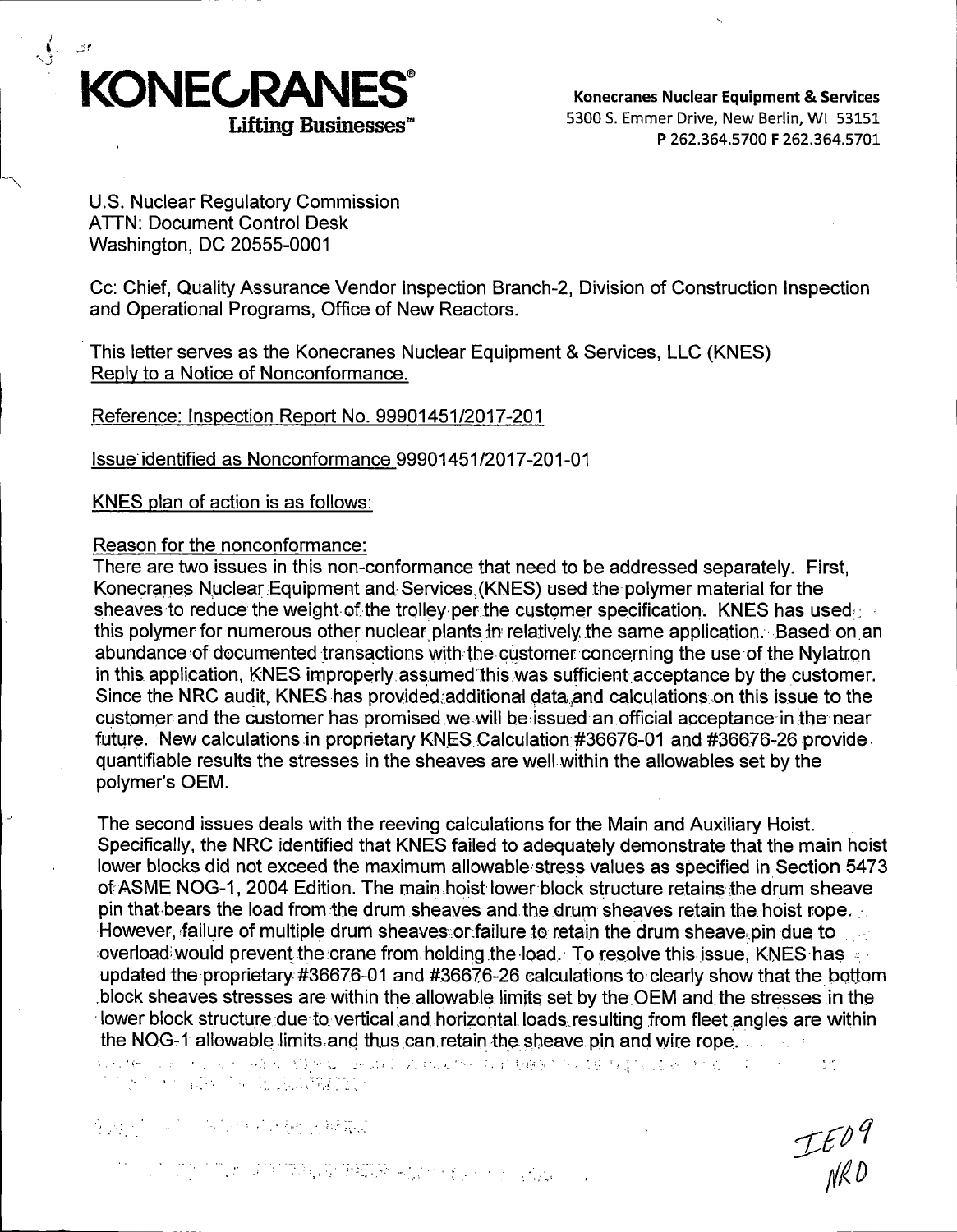

# Corrective Action:

- 1. KNES will obtain a letter from the customer specifically allowing the deviation from NOG-1-2004 for the sheaves to be made from a polymer versus the standard's requirement of steel sheaves.
- 2. KNES has updated the proprietary Main Hoist Reeving calculation #36676-01 and Auxiliary Hoist Reeving calculation #36676-26 to evaluate the sheave material against the OEM's allowables plus clearly demonstrate the lower block structure meets the NOG-1 allowable stress requirements and thus will have the ability to retain the sheave pins and wire rope due to overload.

We will provide the customer acceptance letter *I* information and proprietary calculations to the NRC within 10 days of receipt of the acceptance letter from the customer.

KNES has no extent of condition concerns on this issues since the calculations show the stresses are well within the allowables for all load cases.

## Issue identified as Nonconformance 99901451/2017-201-02.

#### Reason for the nonconformance:

Konecranes Nuclear Equipment and Services (KNES) had the understanding that it could use the current ASME Quality Systems Certificate (QSC) from Lincoln Electric after further reviewing and accepting the certificate for appropriate scope, manufacturing address and expiration date compliance and did so based on that understanding. During the NRC inspection KNES learned that Information Notice 8621 allows the use of a suppliers QSC certifying that they have an ASME Boiler and Pressure Vessel quality program, but also states that an implementation audit is to be completed. Lessons learned from that.

## NRC Inspection identified case:

The Lincoln Electric Co. weld filler metal that was supplied for the identified components was furnished with Certified Material Test Reports for the actual weld filler metal LOT from Lincoln Electric Co. with the statement that it was manufactured under Lot Control per AWS A5.0.1 :2008, and that the product was manufactured and supplied in accordance with the Quality System program of the Lincoln Electric Co., Cleveland, Ohio, U.S.A. as outlined in their Quality Assurance Manual and accepted by ASME.

Additionally, NOE is performed to provide assurance. The welds were visually examined by AWS qualified CWl's, and 100% Magnetic Particle tested and fully accepted. During our Faetory Acceptance Testing the drums were repeatedly load tested with up to 125% rated loads in both lifting and lowering cycles during the customer witness and the NRC inspection visit and the components operated with complete success in each case during the testing and inspection phases of the Factory Acceptance Test.